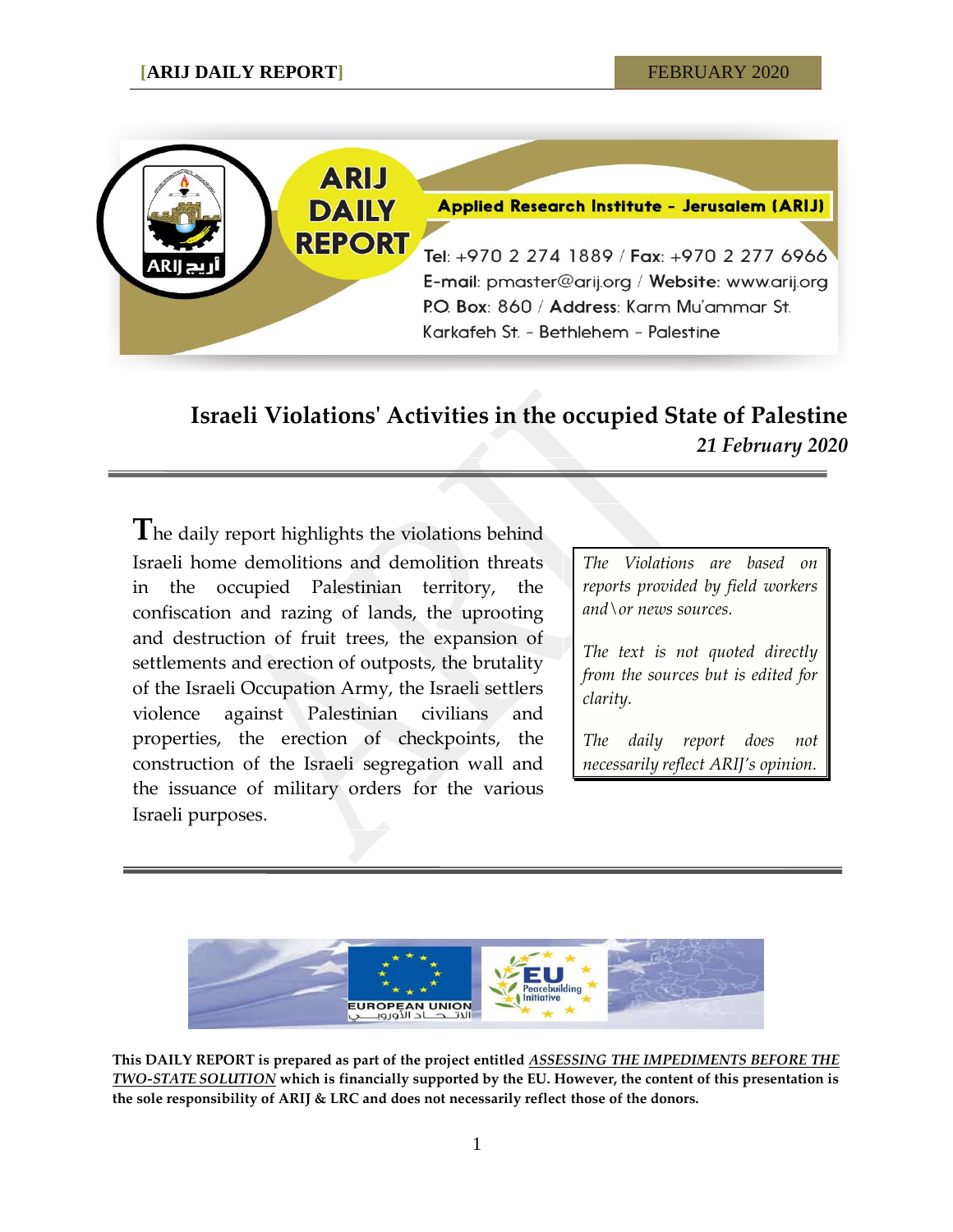### **Violations of the Israeli occupation Army**

- A car filled with Palestinian teens was attacked by Israeli occupation Army (IOA). The car was driving near the Palestinian town of Beitin, east of Ramallah, when the IOA stationed at a checkpoint targeted the vehicle and began shooting. The IOA wounded a boy and detained three others, after they shot up a vehicle east of Ramallah. The IOA opened fire on a vehicle that was traveling near the village of Beitin, east of Ramallah, and hit a teen, Mohammad Abdel Majeed Sarma, 16, who was driving the car. Mohammad was struck with a bullet in his abdomen and another in the thigh. The other three teens in the car were detained by the IOA. They were identified as Mahmoud Muhammad Awawda (15 years old), Saif Al-Din Awawdeh (15 years) and Dhia Al-Din Awawdeh (15 years), all from the village of Deir Dibwan, located east of Ramallah. The IOA claimed that they shot the vehicle because it was driving in a suspicious manner, but did not provide details as to the nature of this 'suspicious' behavior.(IMEMC 21 February 2020)
- Dozens of Palestinian citizens, including a child and a journalist, were injured when Israeli occupation Army (IOA) quelled several demonstrations in the West Bank. The IOA violently attacked a peaceful demonstration in Kafr Qaddoum village in Qalqilya injuring two Palestinians. An Israeli army bulldozer attacked the demonstrators by pushing large rocks towards them injuring 9-year-old Moamen Shtewi and journalist Mohammed Enaya, 29. (PALINFO 21 February 2020)
- In Nablus, about 40 Palestinian citizens were injured by IOA rubbercoated steel bullets and tear gas canisters in the southern village of Asira al-Qibliya. (PALINFO 21 February 2020)
- In al-Khalil (Hebron) the Israeli occupation Army (IOA) dispersed an antisettlement demonstration, attacked Palestinian citizens with batons and rifle butts injuring a number of them, and arrested a Palestinian youth identified as Mahmoud Warasneh, 19. Meanwhile in Ramallah, dozens of Palestinians took to the streets in Ni'lin village to take part in the weekly demonstration against the settlement. Scores of protesters were injured when the IOA quelled the demonstration with live ammunition, stun grenades and tear gas canisters.(PALINFO 21 February 2020)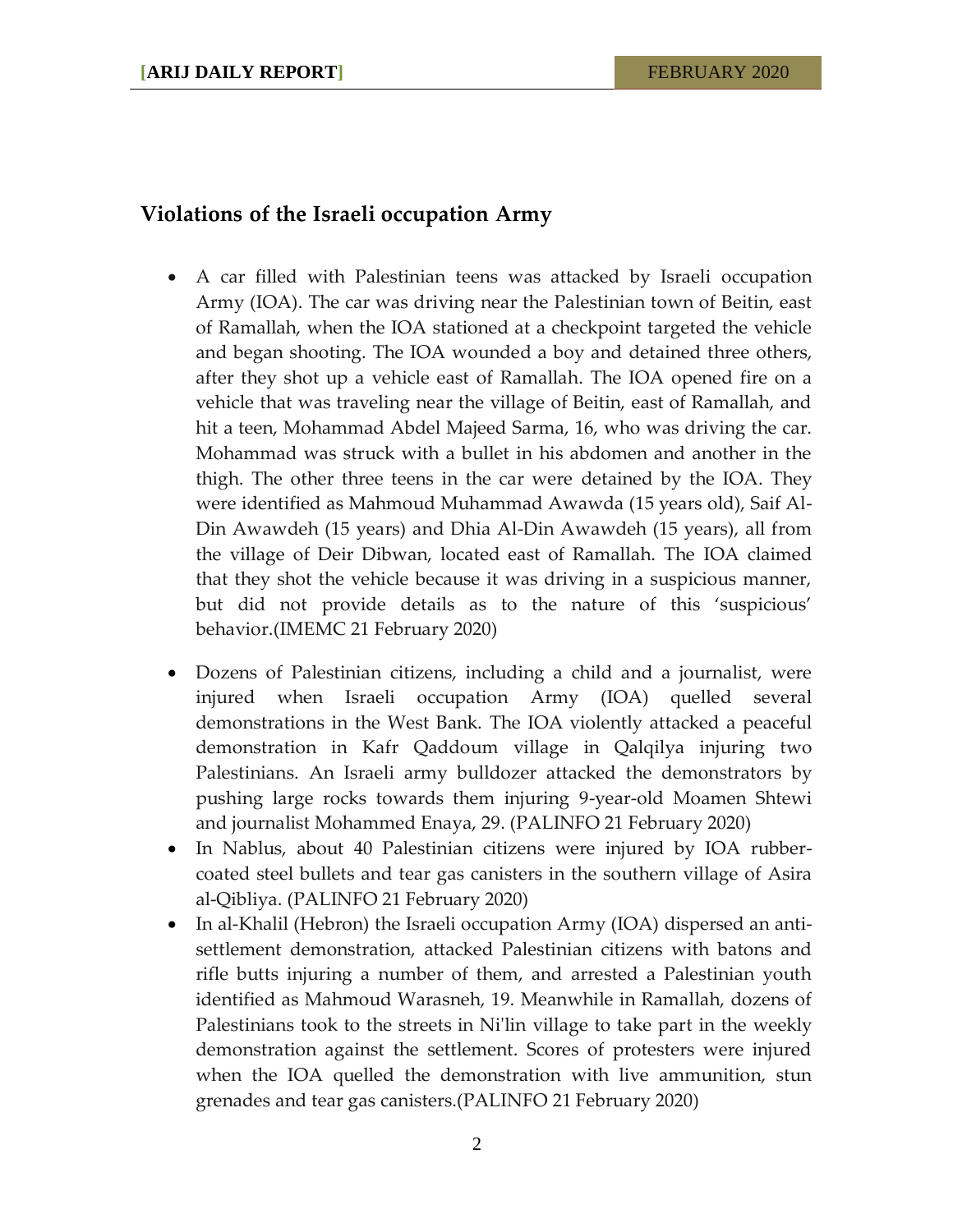## **Israeli Settler Violence**

- Thousands of Israeli settlers stormed the northern Jordan Valley villages of al-Burj and Umm al-Qaba. The Israeli Occupation Army (IOA) escorted a convoy of buses packed with hundreds of settlers into the two villages, and stayed there for over four hours. (WAFA 21 February 2020)
- Thousands of Israeli settlers stormed the Palestinian villages of al-Burj and Umm al-Qaba in the northern Jordan Valley, northern occupied West Bank. The Israeli Occupation Army (IOA) escorted a *convoy of buses* packed with some **4,000** settlers into the two villages, where they stayed for more than four hours. The IOA manning the checkpoint of Tayaseer, east of Tubas city, closed it in both directions in the morning in a prelude to the settlers' invasion into the villages. (IMEMC 21 February 2020)
- At least two Palestinians were injured when a group of settlers raided the village of Ein el-Auja, a small Bedouin hamlet to the north of Jericho. Dozens of armed settlers accompanied by attack dogs forced their way into the village and attempted to steal livestock belonging to local residents. The settlers clashed with local residents who attempted to fend off their attack, and at least two locals were injured by the settlers. The two, both are in their twenties, were moved to nearby Jericho. The attack occurred, an Israeli army (IOA) broke into the village to provide protection for the settlers, and while they were there the force briefly detained two Palestinians from the village. (WAFA 21 February 2020)

#### **Home Demolition & Demolition threats**

 The Israeli Supreme Court gave the go-ahead on Wednesday for the military to demolish the family homes of five Palestinian detainees allegedly involved in the killing of a settler in late August 2019. All five are from the Ramallah area, and are serving long terms in Israeli prison camps. Israeli authorities decided that their families must also be punished, and that the homes of their parents, wives and children should be destroyed. The Israeli court unanimously approved the demolition despite multiple petitions filed by the prisoners' families against the demolition. The court explained its approval by the need to "establish credible deterrence against attacks." Collective punishment is a violation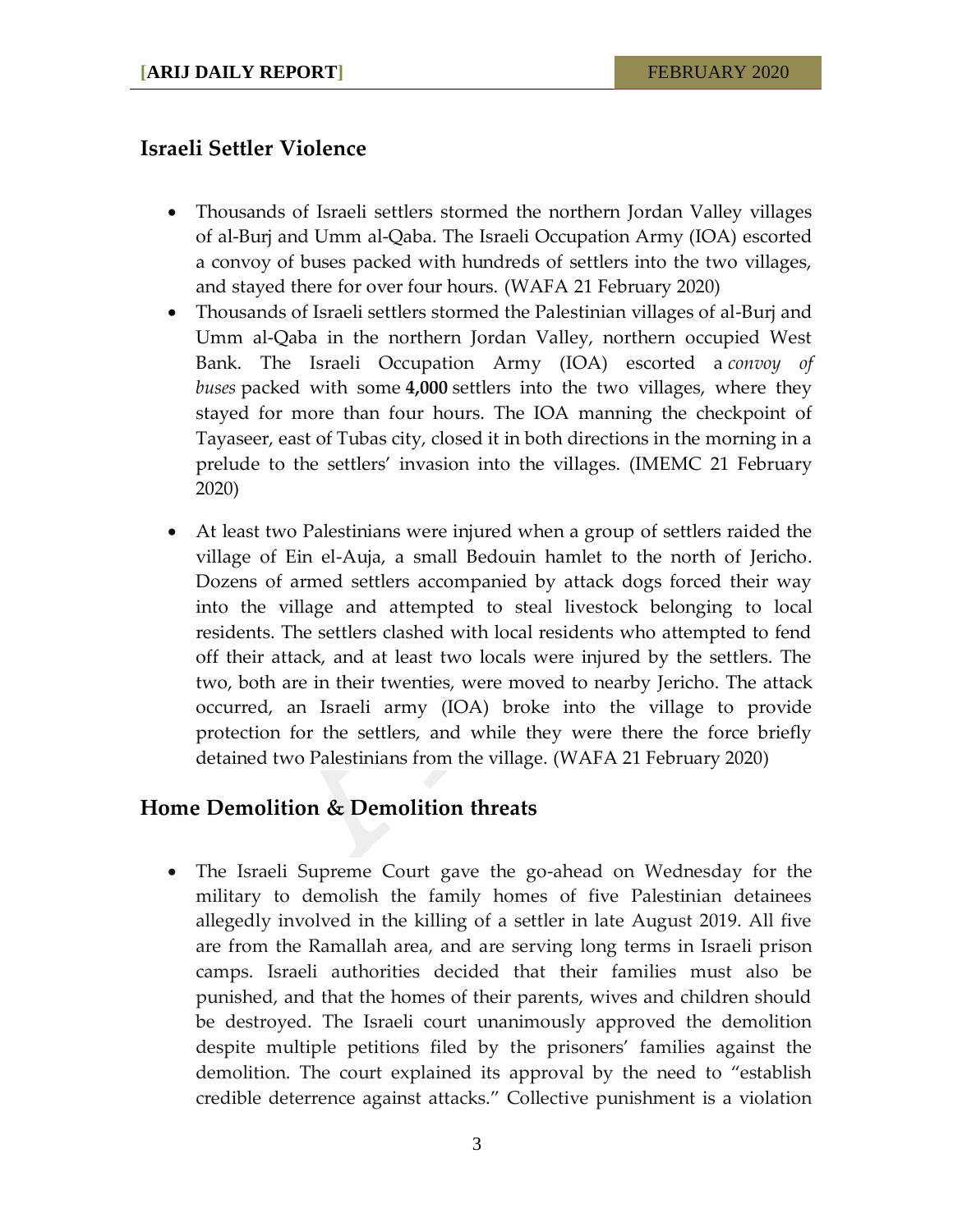of international law and the Fourth Geneva Convention.(IMEMC 21 February 2020)

## **Erection of Israeli checkpoints**

 The Israeli Occupation Army (IOA) sealed off the main checkpoint of Tayaseer, east of Tubas city, in the northern West Bank. The IOA manning the checkpoint closed it in both directions, disconnecting Tubas from the northern Jordan Valley and forcing Palestinians to look for longer routes to reach their destinations. Israeli severely restricts Palestinians' freedom of movement through a complex combination of approximately 100 fixed checkpoints, flying checkpoints, settler-only roads and various other physical obstructions. Closures besides to other measures, taken under the guise of security, are intended to entrench Israel's 51-year-old military occupation of the West Bank and its settler colonial project which it enforces with routine and frequently deadly violence against Palestinians.(WAFA 21 February 2020)

## **Other**

- Prime Minister Benjamin Netanyahu had hoped that the unveiling of the US's Middle East [peace plan](https://www.jpost.com/Tags/Deal-of-the-century) would be his Trump card ahead of the March 2 election, energizing his base and presenting the electorate with an unprecedented diplomatic coup. Immediately after the White House ceremony at on January 28, where he stood side by side with US President Donald Trump as he revealed details of the far-reaching plan to end the Israeli-Palestinian conflict, [Netanyahu](https://www.jpost.com/Israel-News/Netanyahu-meetings-with-Saudis-Gulf-leaders-wont-happen-before-election-617244) promised that the following week he would bring to the cabinet a proposal to annex the Jordan Valley and extend Israeli sovereignty to West Bank settlements. Such a move would have been a major milestone, marking the first time since the 1967 Six Day War that Israel had formally annexed areas of the West Bank beyond east Jerusalem. [\(JPOST](https://www.jpost.com/Israel-News/Politics-And-Diplomacy/Netanyahu-hoped-to-use-annexation-to-gain-votes-for-March-2-elections-617265) 21 February 2020)
- Defense Minister Naftali Bennett has told the ministry's legal adviser he opposes Palestinian construction underway in West Bank land south of Nablus, located in Area B, citing potential security threats to nearby Jewish settlements. The case of Palestinian construction in the area of the settlement Shiloh, south of Nablus, is currently being reviewed by the High Court of Justice. According to the Oslo Accords, Area B is defined as West Bank territory under Palestinian civil jurisdiction and Israeli security jurisdiction. Israeli interference in Area B construction is seen as highly unusual. According to the Ynet new site, preliminary Palestinian construction work in the area began in mid 2019, but local